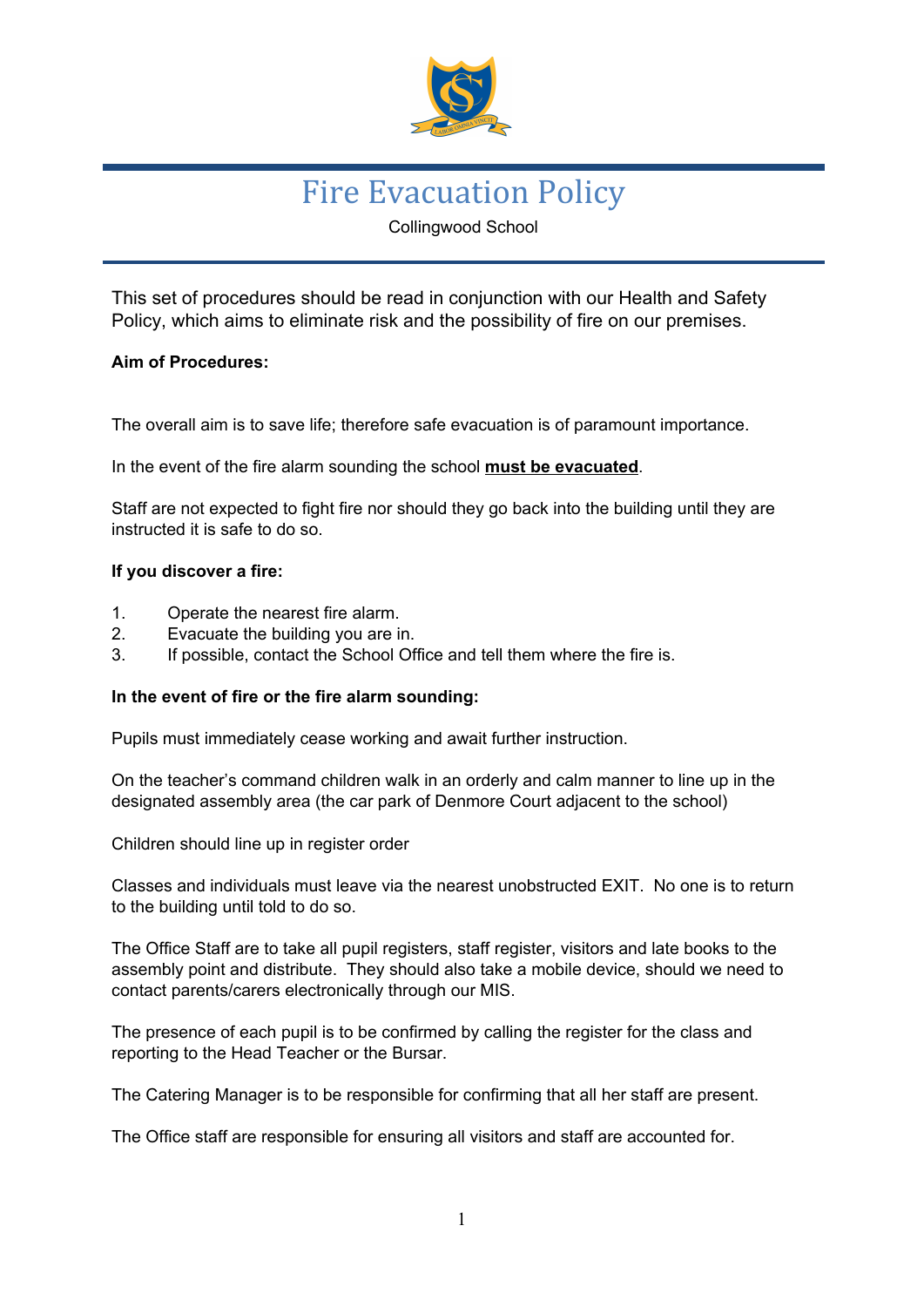

If there is a fire while children are in the hall for assembly, during lunch or break time the teachers taking assembly or on duty will supervise the children evacuating the premises.

Staff should only use the extinguishers if there is immediate danger to life. Staff should familiarise themselves with the function and the use of extinguishers on different types of fire.

Teachers should ensure children are clear of the building before they themselves leave.

Staff are to endeavour to close all doors as they exit.

#### **Toilets**

The last staff member leaving the various school buildings (Kindergarten, Gym and Main block) are required to check the toilets for children. The last staff member leaving the Kindergarten building should check the kindergarten toilets when they leave. The catering staff should check the toilets as they leave the gym. In the event that there is not a staff member in the Gym (usually outside of the hours of 10:30am to 2pm), then then the Gym toilets will be checked by the last staff member leaving Kindergarten. This staff member is also required to check both male and female toilets in the new toilet block. The last office staff to leave the office should check the toilet in the hall.

If a child, staff member or visitor is missing, the Head Teacher or Assistant Head is to be informed immediately.

The Fire Service must be summoned by whichever phone is available by a member of the Office Staff. If the fire is in the main building and the phone is inaccessible, then a neighbour's phone or mobile phone is to be used.

Inside the door of each room there are instructions showing the nearest evacuation route. Staff should familiarise themselves with these instructions in the rooms they are using.

Fire extinguishers are located throughout the School. All staff should familiarise themselves with their location.

#### **Fire Drills:**

The Bursar will, in close consultation with the Head and the Site Manager, initiate a minimum of one fire practice per term.

The Bursar will initiate specific incidents (e.g. fire in particular place, blocked staircase) as required during fire practices.

The Bursar will check that fire evacuation plan notices are displayed in each form room and at other locations.

Staff should impress upon children that a 'drill' is to be taken seriously. Occasionally time should be allocated for follow-up work involving both written and art work.